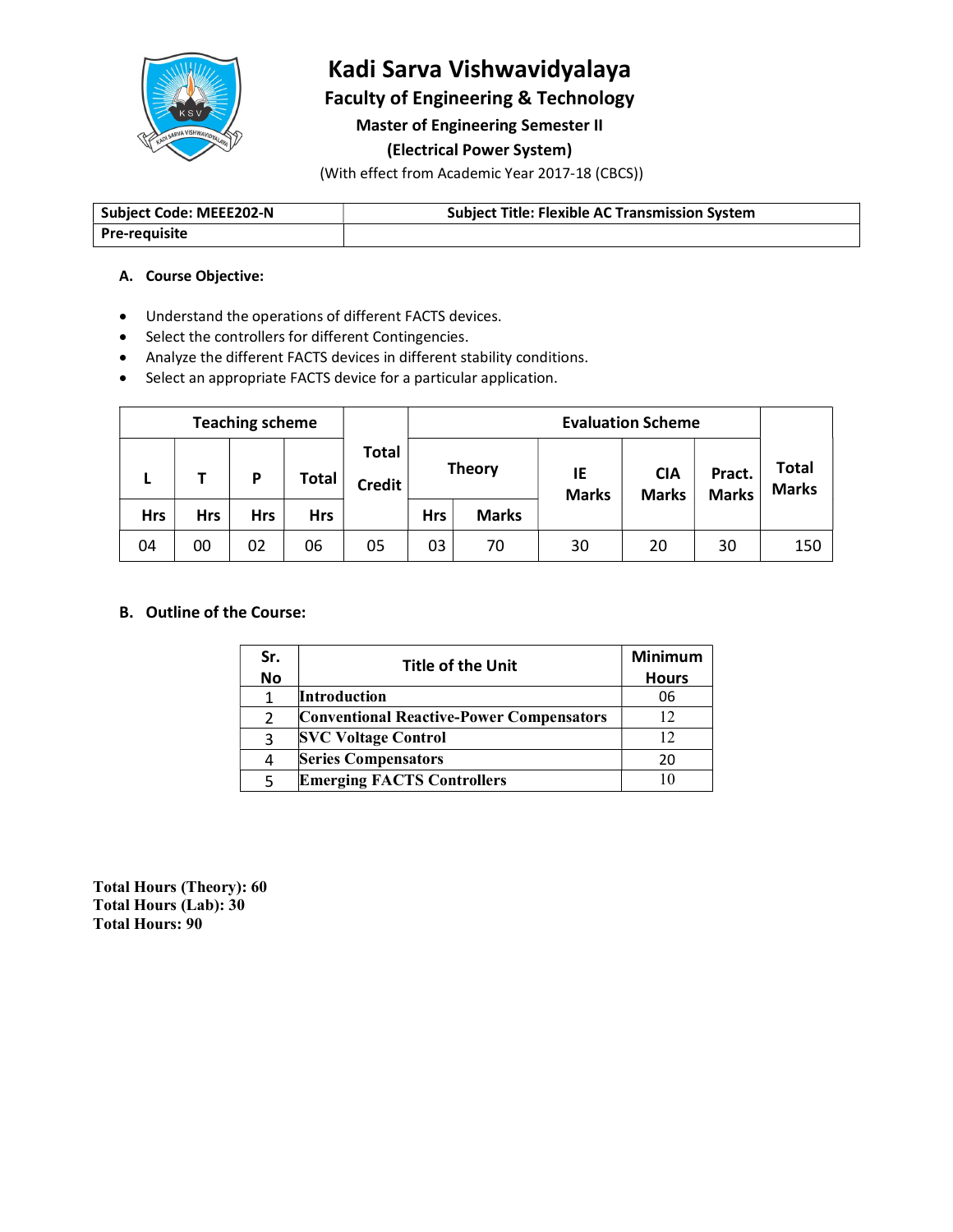

# Kadi Sarva Vishwavidyalaya

Faculty of Engineering & Technology

Master of Engineering Semester II

(Electrical Power System)

(With effect from Academic Year 2017-18 (CBCS))

#### Detailed Syllabus

| Sr.<br>No.o    | <b>Topic</b>                                                                                                                                                                                                                                                                                                                               | Lecture      | Weight    |
|----------------|--------------------------------------------------------------------------------------------------------------------------------------------------------------------------------------------------------------------------------------------------------------------------------------------------------------------------------------------|--------------|-----------|
|                | <b>Introduction:</b>                                                                                                                                                                                                                                                                                                                       | <b>Hours</b> | $age(\%)$ |
| $\mathbf{1}$   | Background., Electrical Transmission Networks., Conventional Control, Mechanisms.,<br>Flexible ac Transmission Systems (FACTS), Emerging Transmission Networks, Reactive<br>Power, Uncompensated Transmission Lines, Passive Compensation                                                                                                  | 06           | 10%       |
|                | <b>Conventional Reactive-Power Compensators:</b>                                                                                                                                                                                                                                                                                           |              |           |
| $\overline{2}$ | Synchronous Condensers, The Saturated Reactor (SR), The Thyristor-Controlled Reactor<br>(TCR), The Thyristor-Controlled Transformer (TCT), Thristor-Controlled Reactor (MSC-<br>TCR), The Thyristor-Switched capacitor-Thyristor-Controlled Reactor (TSC-TCR).                                                                             | 12           | 20%       |
|                | <b>SVC Voltage Control:</b>                                                                                                                                                                                                                                                                                                                |              |           |
| 3              | Voltage Control, Effect of Network Resonances on the Controller<br>Response, The 2nd Harmonic Interaction between the SVC and ac                                                                                                                                                                                                           | 12           | 20%       |
|                | Network, Application of the SVC to Series-Compensated ac Systems, 3 <sup>rd</sup> Harmonic<br>Distortion, Voltage-Controlled Design Studies, Measurement Systems.                                                                                                                                                                          |              |           |
|                | <b>Series Compensators:</b>                                                                                                                                                                                                                                                                                                                |              |           |
| 4              | Series Compensation, Fixed Series Compensation, Static Synchronous Series<br>Compensators and TCSC, The TCSC Controller, Operation of the SSSC & TCSC,<br>Analysis of the TCSC & SSSC, Capability Characteristics, Harmonic Performance, Losses.<br>Modeling of the TCSC &SSSC, Unified Power Flow Controller (UPFC), Analysis of<br>UPFC. | 20           | 30%       |
|                | <b>Emerging FACTS Controllers</b>                                                                                                                                                                                                                                                                                                          |              |           |
| 5              | The STATCOM, D-Statcom, Distributed Voltage Regulators, The SSSC, Comparative<br>Evaluation of Different FACTS Controllers, Future Direction of FACTS Technology.                                                                                                                                                                          | 10           | 20%       |
|                | <b>Total</b>                                                                                                                                                                                                                                                                                                                               | 60           | 100       |
|                |                                                                                                                                                                                                                                                                                                                                            |              |           |

#### C. Instructional Methods

- At the start of course, the course delivery pattern , prerequisite of the subject will be discussed
- Lecture may be conducted with the aid of multi-media projector, black board, OHP etc.
- Attendance is compulsory in lectures and laboratory, which may carries five marks in overall evaluation.
- Two internal exams may be conducted and average of the same may be converted to equivalent of 15 marks as a part of internal theory evaluation.